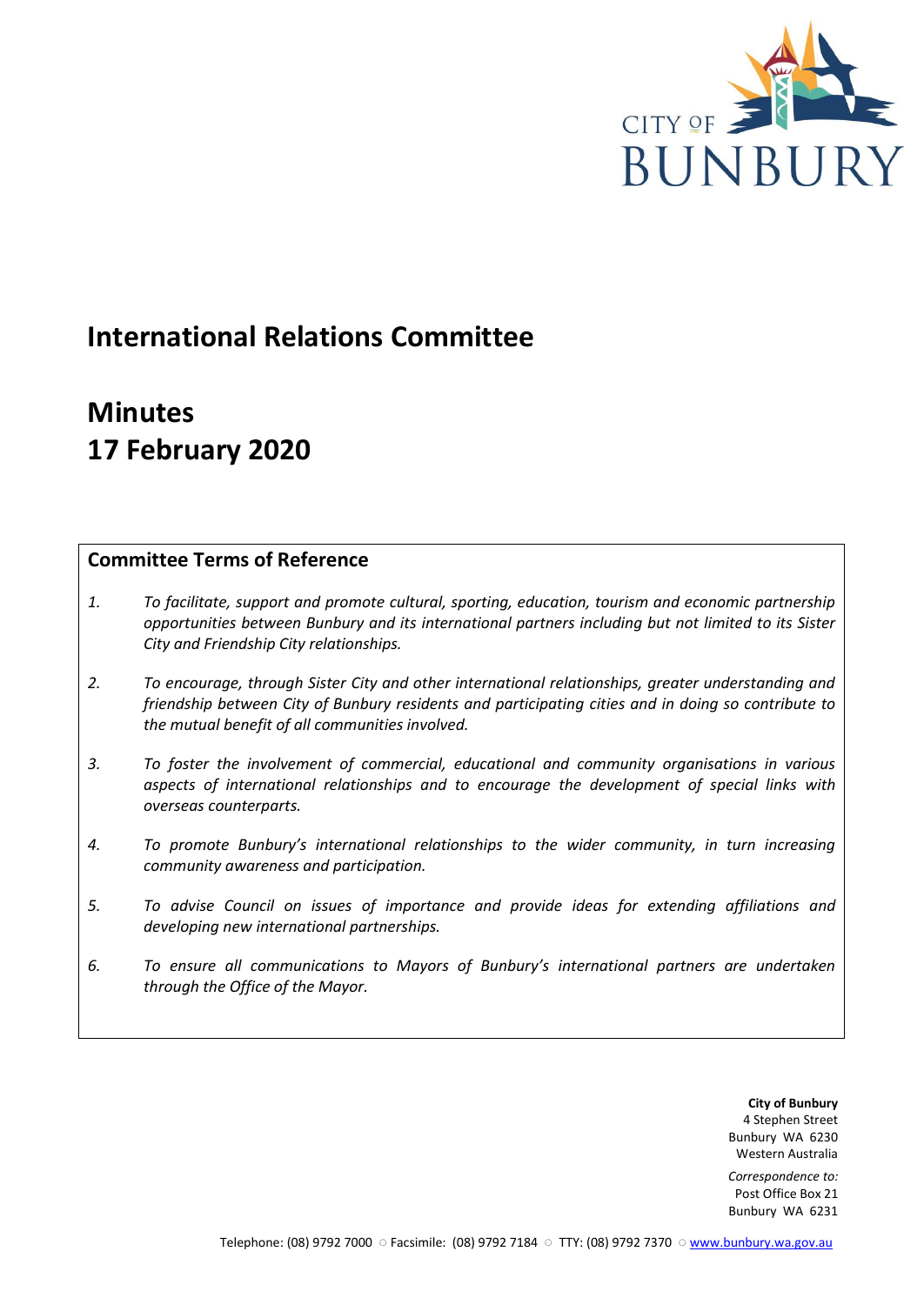## **Table of Contents**

| Item No |       | Subject | Page No |  |
|---------|-------|---------|---------|--|
| 1.      |       |         |         |  |
| 2.      |       |         |         |  |
| З.      |       |         |         |  |
| 4.      |       |         |         |  |
|         |       |         |         |  |
|         | 4.1.  |         |         |  |
|         | 4.2.  |         |         |  |
| 5.      |       |         |         |  |
| 6.      |       |         |         |  |
| 7.      |       |         |         |  |
| 8.      |       |         |         |  |
|         | 8.1.  |         |         |  |
|         | 8.2.  |         |         |  |
|         | 8.3.  |         |         |  |
| 9.      |       |         |         |  |
| 10.     |       |         |         |  |
|         | 10.1. |         |         |  |
|         | 10.2. |         |         |  |
|         | 10.3. |         |         |  |
|         |       |         |         |  |
|         |       |         |         |  |
|         | 12.1. |         |         |  |
|         | 12.2. |         |         |  |
|         |       |         |         |  |
| 14.     |       |         |         |  |
|         |       |         |         |  |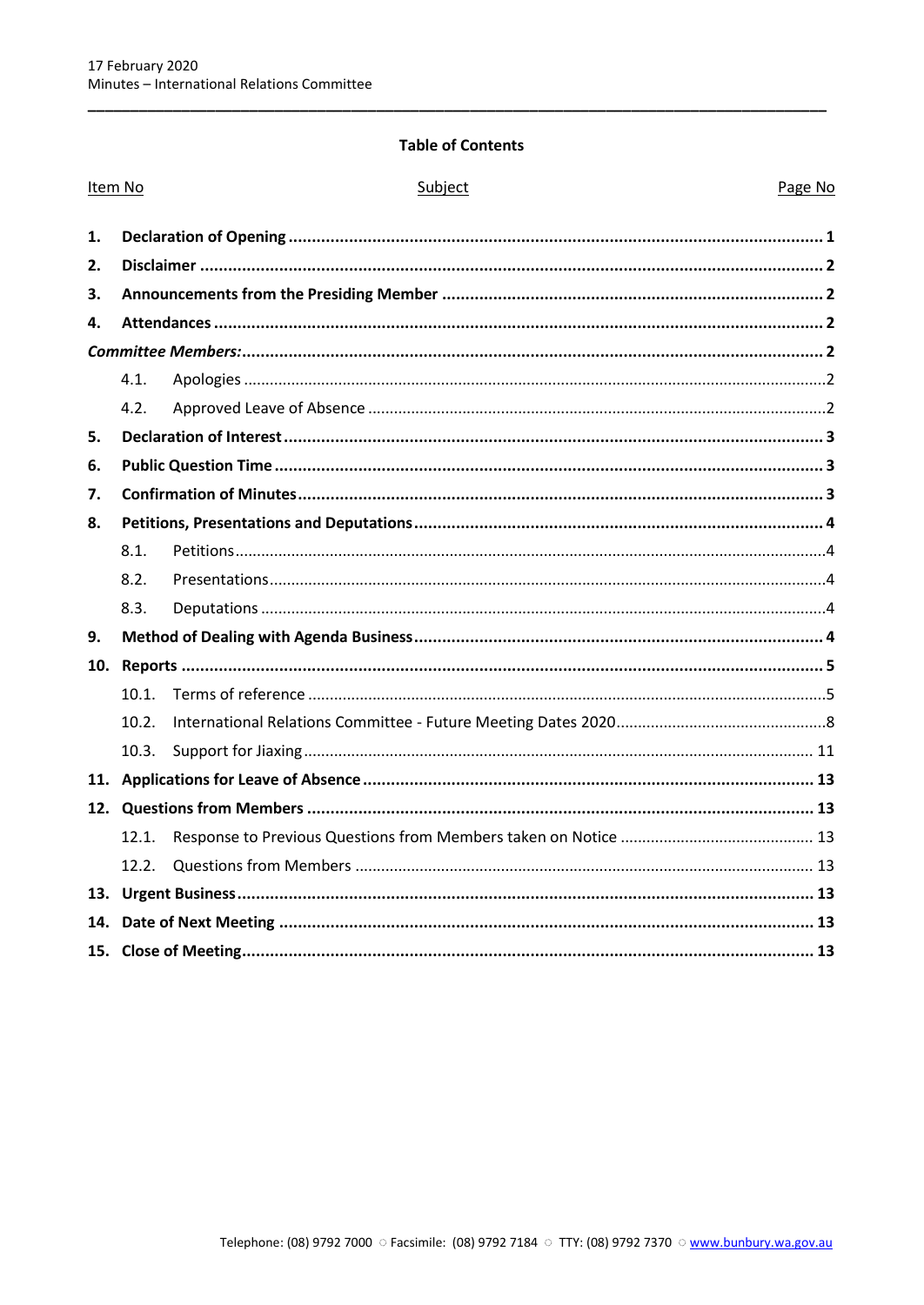# **Acknowledgement of Country**

**\_\_\_\_\_\_\_\_\_\_\_\_\_\_\_\_\_\_\_\_\_\_\_\_\_\_\_\_\_\_\_\_\_\_\_\_\_\_\_\_\_\_\_\_\_\_\_\_\_\_\_\_\_\_\_\_\_\_\_\_\_\_\_\_\_\_\_\_\_\_\_\_\_\_\_\_\_\_\_\_\_\_\_\_\_\_\_**

We acknowledge the Traditional owners of this land, the Wardandi Noongar people, and pay our respects to Elders past, present and emerging.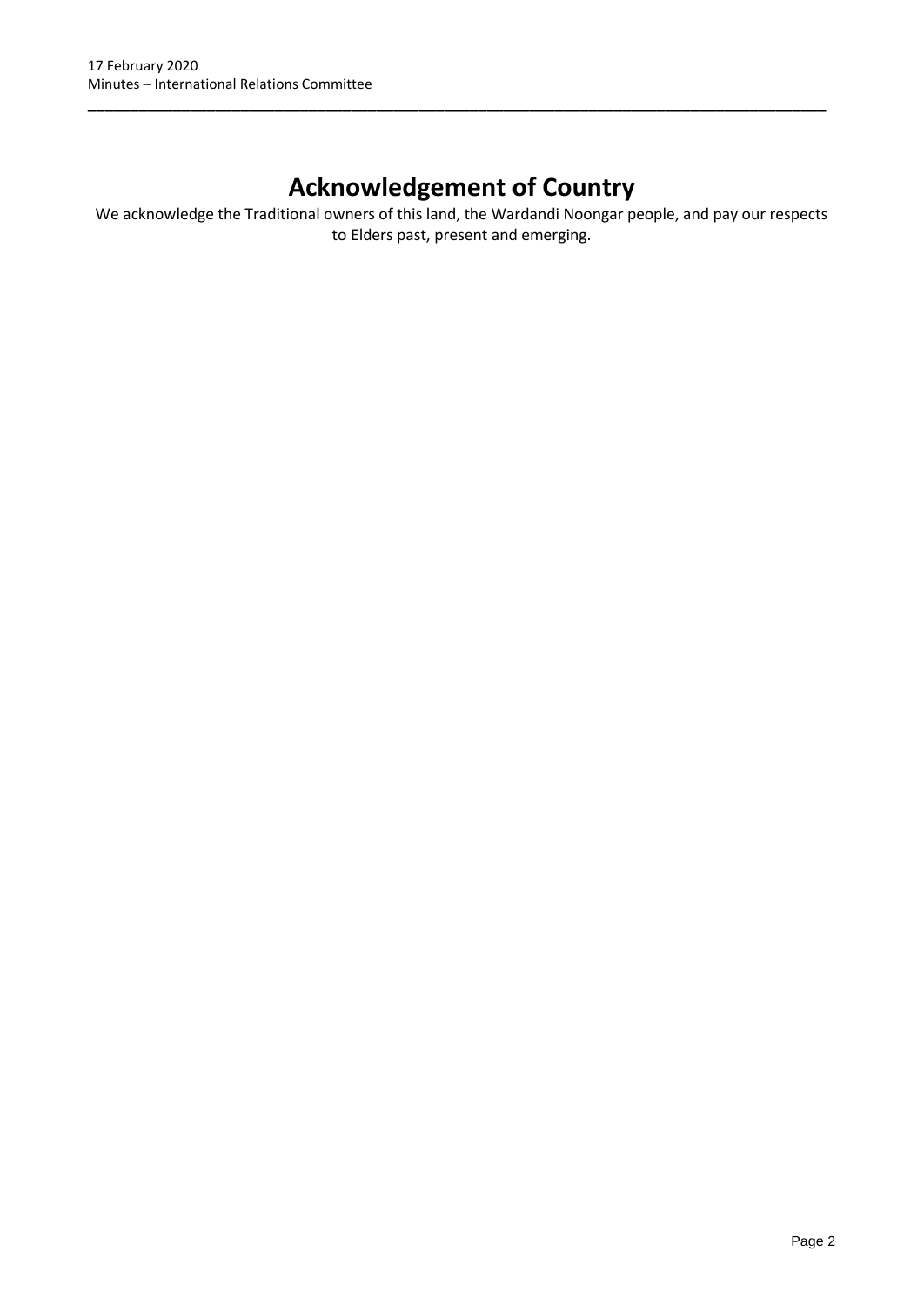

# **International Relations Committee**

# **Minutes**

# **17 February 2020**

Members of the public to note that recommendations made by this committee are not final and will be subject to adoption (or otherwise) at a future meeting of the Bunbury City Council.

# <span id="page-3-0"></span>**1. Declaration of Opening**

The Senior Officer, International Engagement, Carol McDowall , declared the meeting open at 4:02pm.

Please note Council Decision 335/13 from the Ordinary Meeting held on 26 November 2013 when administering Committees of Council states in part:

*"That Council:* 

- *1. Request that the Committees retained appoint a Councillor as the Presiding Member to enable more effective reporting back to Council in relation to Committee items and recommendations.*
- *3. Require each Committee to set an annual meeting program which will be advertised to enable members of the public to attend."*

As this is the first meeting of the International Relations Committee since the 2019 local government elections, the Committee is required to elect a Presiding Member from amongst themselves in accordance with section 5.12 of the *Local Government Act 1995*. The Senior Officer, International Engagement will call for nominations for the position of Presiding Member, and if necessary, conduct a ballot.

## **Outcome of the Meeting held 17 February 2020**

Cr Brown was an apology for the meeting. Cr Smith nominated as the Presiding Member. No other nominations were received and Councillor Smith accepted the nomination and was subsequently elected to the position unanimously.

The nomination of Cr Smith was moved by John Taylor, seconded Felicity Farnell.

#### **Committee Decision**

That Cr Smith be appointed as the Presiding Member of the International Relations Committee.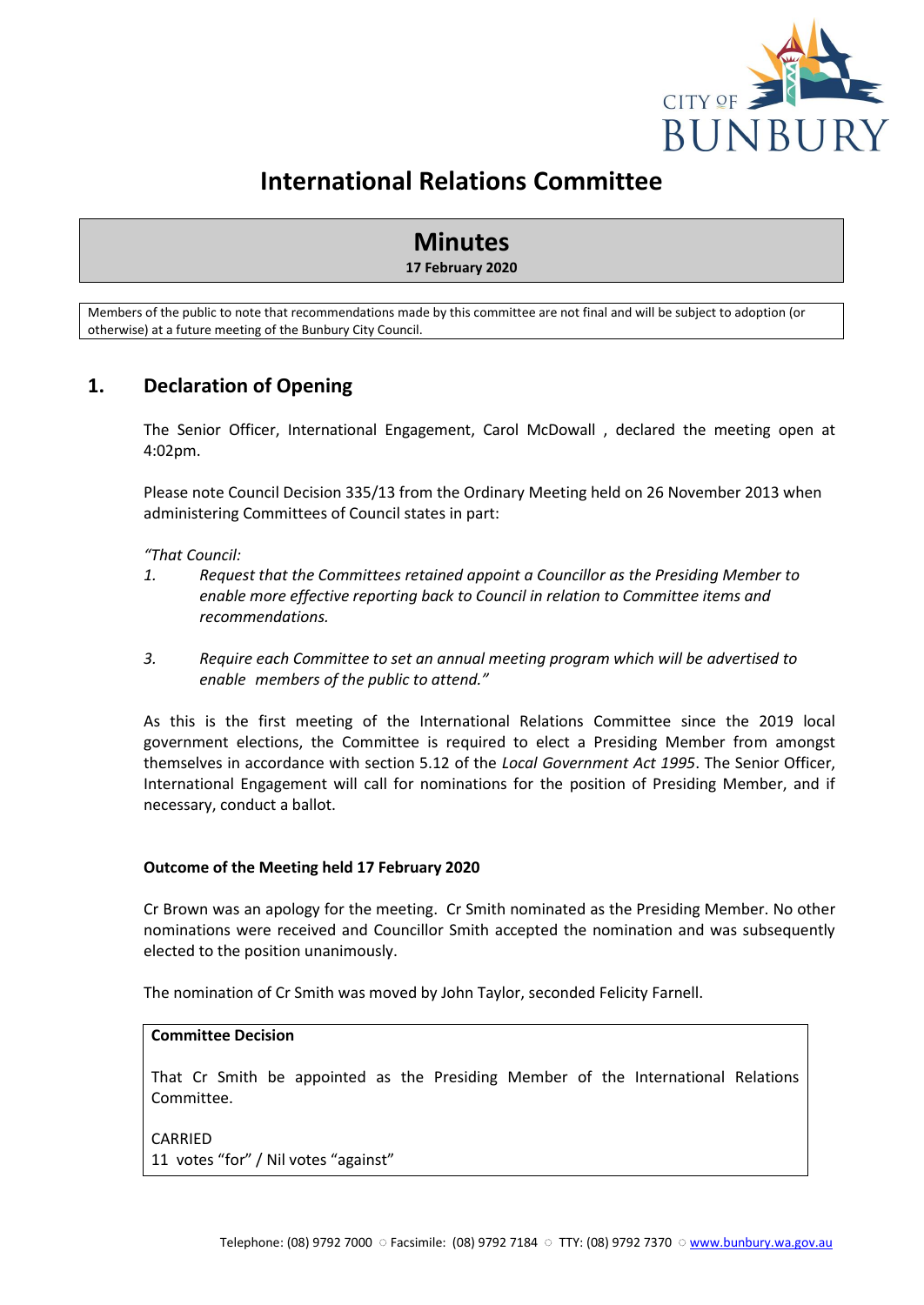# <span id="page-4-0"></span>**2. Disclaimer**

Not applicable to this committee

# <span id="page-4-1"></span>**3. Announcements from the Presiding Member**

Nil

# <span id="page-4-3"></span><span id="page-4-2"></span>**4. Attendances**

*Committee Members:*

| <b>Member Name</b>      | <b>Representing</b>             |  |  |
|-------------------------|---------------------------------|--|--|
| Cr Tresslyn Smith       | <b>Council Representative</b>   |  |  |
| <b>Felicity Farnell</b> | <b>Community Representative</b> |  |  |
| Valda Smith             | <b>Community Representative</b> |  |  |
| Paul Springate          | <b>Community Representative</b> |  |  |
| Pauline Vukelic         | <b>Community Representative</b> |  |  |
| Janice Platt            | <b>Community Representative</b> |  |  |
| Shamara Williams        | <b>Community Representative</b> |  |  |
| Jodie Donnelly          | <b>Community Representative</b> |  |  |
| Helena Sahm             | <b>Community Representative</b> |  |  |
| <b>Brooke Gray</b>      | <b>Community Representative</b> |  |  |
| John Taylor             | <b>Community Representative</b> |  |  |

**\_\_\_\_\_\_\_\_\_\_\_\_\_\_\_\_\_\_\_\_\_\_\_\_\_\_\_\_\_\_\_\_\_\_\_\_\_\_\_\_\_\_\_\_\_\_\_\_\_\_\_\_\_\_\_\_\_\_\_\_\_\_\_\_\_\_\_\_\_\_\_\_\_\_\_\_\_\_\_\_\_\_\_\_\_\_\_**

*Support Staff:*

| <b>Name</b>    | <b>Title</b>                            |
|----------------|-----------------------------------------|
| Carol McDowall | International Engagement Senior Officer |
| Kylie Tucker   | International Engagement Officer        |

# <span id="page-4-4"></span>**4.1. Apologies**

Mr Yan Lyu, Ms Jacqueline Sharp and Cr Todd Brown were apologies for the meeting.

Ms Lyn Farrell and Mr Mark Exeter were absent from the meeting.

# <span id="page-4-5"></span>**4.2. Approved Leave of Absence**

Nil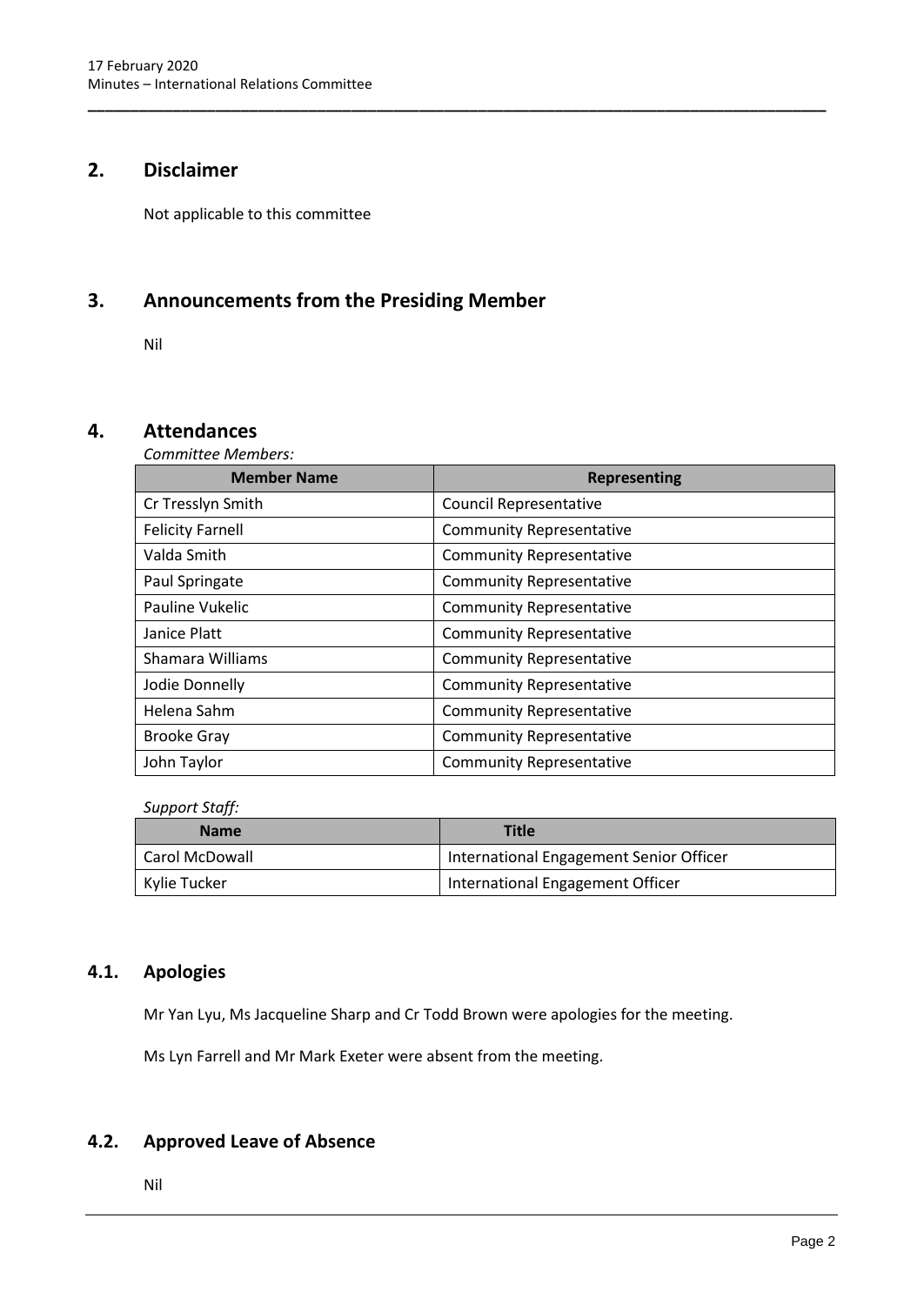# <span id="page-5-0"></span>**5. Declaration of Interest**

IMPORTANT: Committee members to complete a "Disclosure of Interest" form for each item on the agenda in which they wish to disclose a financial/proximity/impartiality interest. They should give the form to the Presiding Member before the meeting commences. After the meeting, the form is to be forwarded to the Administration Services Section for inclusion in the Corporate Financial Disclosures Register.

**\_\_\_\_\_\_\_\_\_\_\_\_\_\_\_\_\_\_\_\_\_\_\_\_\_\_\_\_\_\_\_\_\_\_\_\_\_\_\_\_\_\_\_\_\_\_\_\_\_\_\_\_\_\_\_\_\_\_\_\_\_\_\_\_\_\_\_\_\_\_\_\_\_\_\_\_\_\_\_\_\_\_\_\_\_\_\_**

Nil

# <span id="page-5-1"></span>**6. Public Question Time**

Nil

# <span id="page-5-2"></span>**7. Confirmation of Minutes**

The Minutes of the meeting of the International Relations Committee Meeting held 20 June 2019 had been circulated.

## **Executive Recommendation**

That the Minutes of the International Relations Committee Meeting held 20 June 2019 be confirmed as a true and correct record.

# **Outcome of the Meeting held 17 February 2020**

The recommendation (as printed) was moved by Valda Smith, seconded Pauline Vukelic.

The Presiding Member put the motion to the vote and it was adopted to become the Committee's decision on the matter.

## **Committee Decision**

The Minutes of the International Relations Meeting held on 20 June 2109 be confirmed as a true and correct record.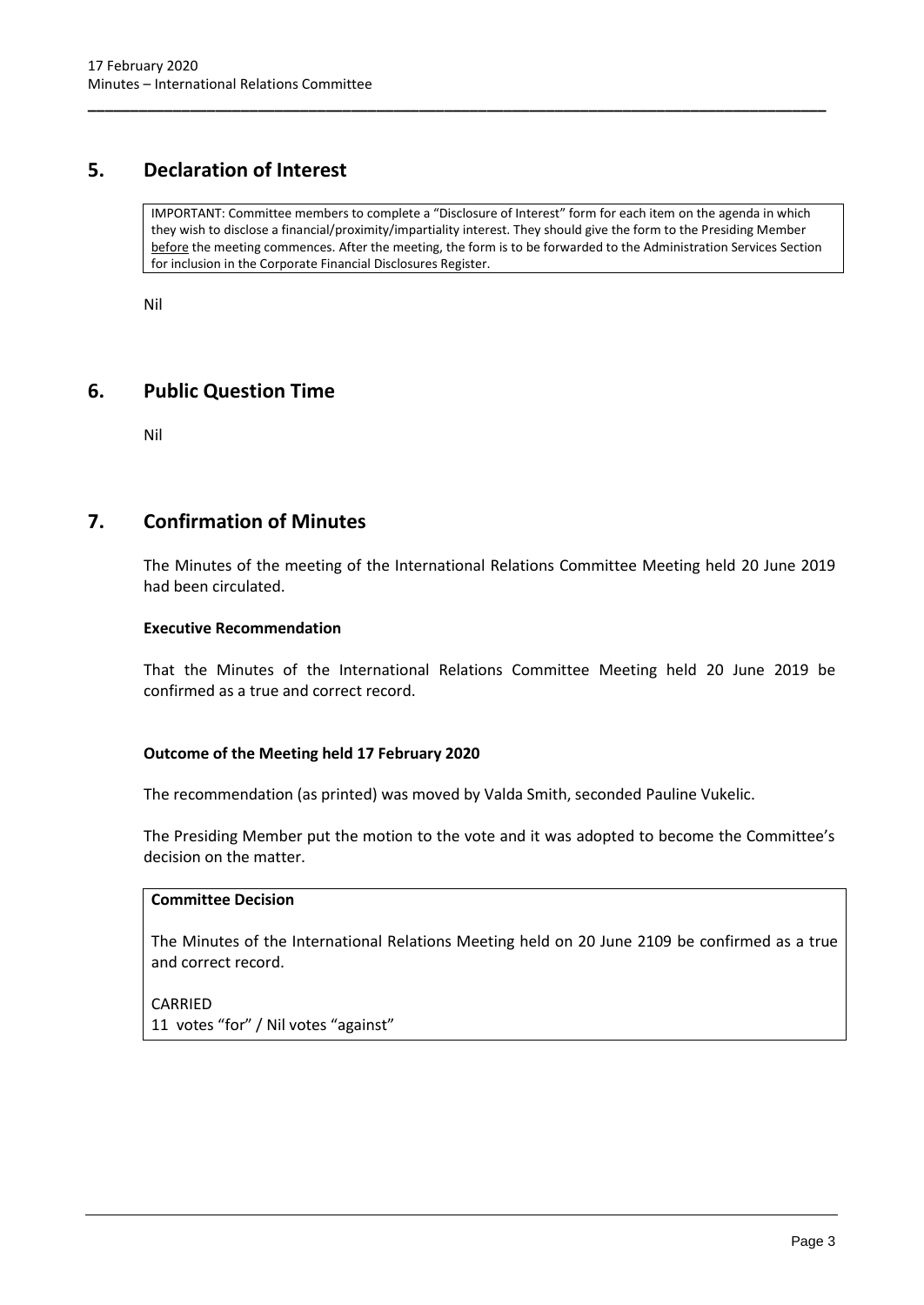# <span id="page-6-0"></span>**8. Petitions, Presentations and Deputations**

**\_\_\_\_\_\_\_\_\_\_\_\_\_\_\_\_\_\_\_\_\_\_\_\_\_\_\_\_\_\_\_\_\_\_\_\_\_\_\_\_\_\_\_\_\_\_\_\_\_\_\_\_\_\_\_\_\_\_\_\_\_\_\_\_\_\_\_\_\_\_\_\_\_\_\_\_\_\_\_\_\_\_\_\_\_\_\_**

# <span id="page-6-1"></span>**8.1. Petitions**

Nil

# <span id="page-6-2"></span>**8.2. Presentations**

Nil

# <span id="page-6-3"></span>**8.3. Deputations**

Nil

# <span id="page-6-4"></span>**9. Method of Dealing with Agenda Business**

Items are dealt with in the order that they appear.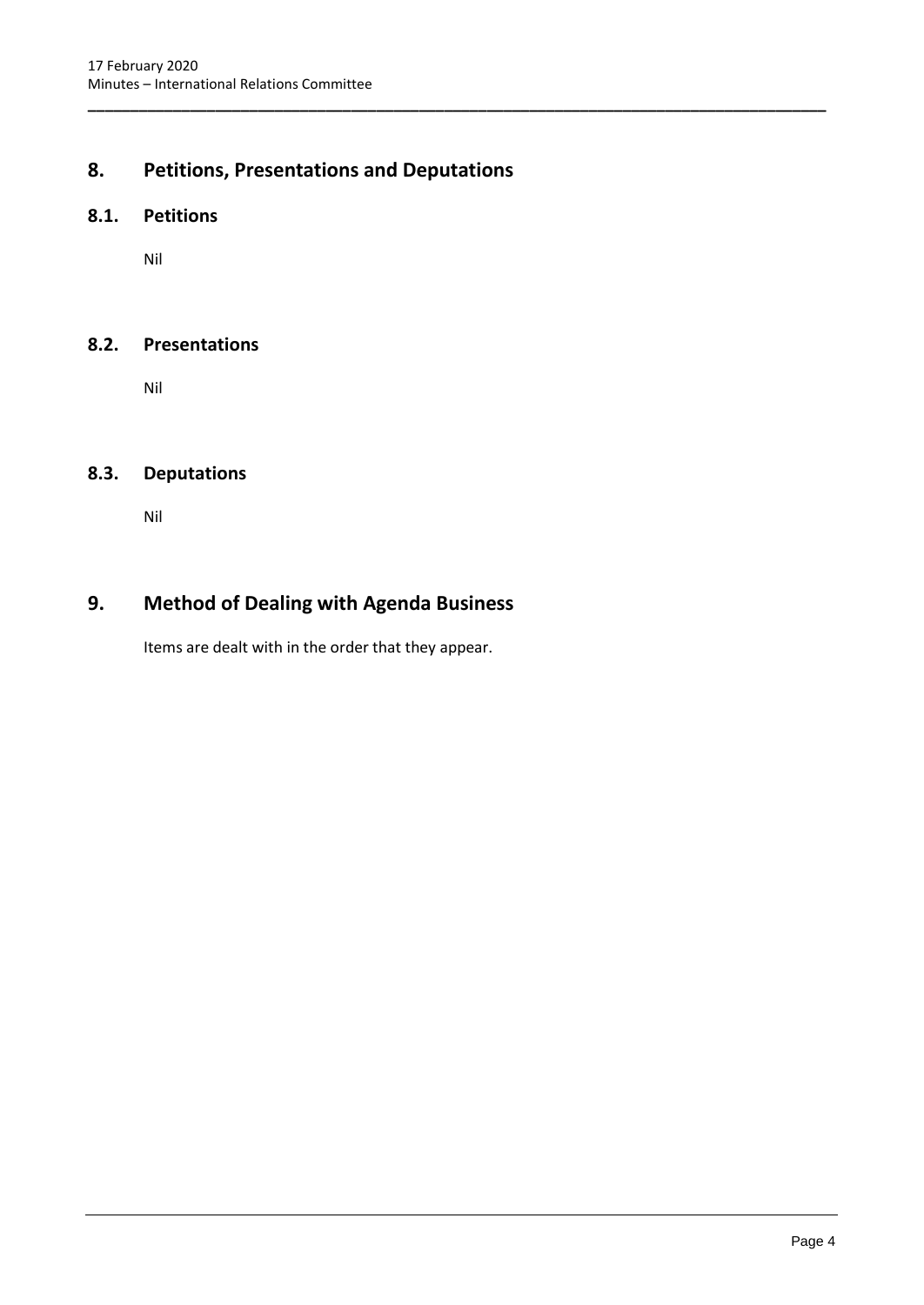# <span id="page-7-0"></span>**10. Reports**

# <span id="page-7-1"></span>**10.1. Terms of reference**

| <b>Applicant/Proponent:</b> | <b>Internal Report</b>                                       |   |                             |  |
|-----------------------------|--------------------------------------------------------------|---|-----------------------------|--|
| <b>Responsible Officer:</b> | Carol McDowall, International Engagement Senior Officer      |   |                             |  |
| <b>Responsible Manager:</b> | Felicity Anderson, Manager Economic Development and Property |   |                             |  |
| <b>Executive:</b>           | Gary Barbour, Director, Sustainable Communities              |   |                             |  |
| <b>Authority/Discretion</b> | Advocacy                                                     | ⋉ | Review                      |  |
|                             | Executive/Strategic                                          |   | Quasi-Judicial              |  |
|                             | Legislative                                                  | X | <b>Information Purposes</b> |  |
| <b>Attachments:</b>         | Appendix 1: Terms of Reference                               |   |                             |  |

**\_\_\_\_\_\_\_\_\_\_\_\_\_\_\_\_\_\_\_\_\_\_\_\_\_\_\_\_\_\_\_\_\_\_\_\_\_\_\_\_\_\_\_\_\_\_\_\_\_\_\_\_\_\_\_\_\_\_\_\_\_\_\_\_\_\_\_\_\_\_\_\_\_\_\_\_\_\_\_\_\_\_\_\_\_\_\_**

#### **Summary**

This purpose of this report is for the Committee to adopt the Terms of Reference for the International Relations Committee.

### **Executive Recommendation**

That the International Relations Committee adopt the Terms of Reference.

*Voting Requirement: Simple Majority* 

## **Strategic Relevance**

| Theme $1$ :<br>Goal: | Our Community and Culture<br>A safe, healthy and cohesive community, with a rich cultural life, and<br>supportive social environment                   |
|----------------------|--------------------------------------------------------------------------------------------------------------------------------------------------------|
| Objective 1.3:       | A welcoming community, where diverse cultures are valued, and residents<br>have a sense of belonging.                                                  |
| Theme 1:             | Our Community and Culture                                                                                                                              |
| Goal:                | A safe, healthy and cohesive community, with a rich cultural life, and<br>supportive social environment                                                |
| Objective 1.4:       | Arts, culture, heritage and events that enrich our understanding and<br>enjoyment of life, celebrate our identity and bring the community<br>together. |

## **Regional Impact Statement**

There is no regional impact associated with this report.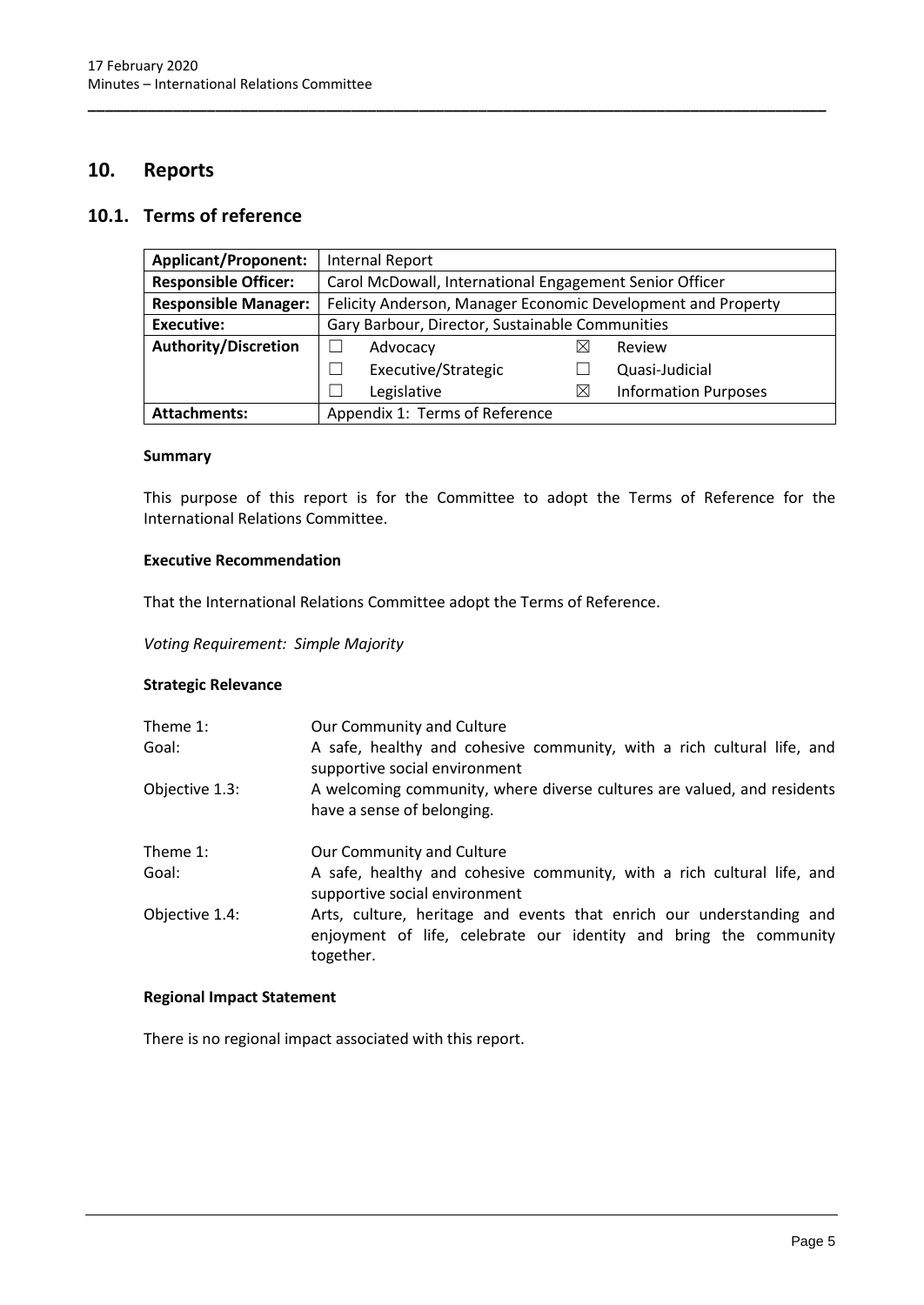## **Background**

At its meeting held 26 November 2013 Council decided (335/13):

*"That Council:*

*1. Request that the Committees retained appoint a Councillor as the Presiding Member to enable more effective reporting back to Council in relation to Committee items and recommendations.*

**\_\_\_\_\_\_\_\_\_\_\_\_\_\_\_\_\_\_\_\_\_\_\_\_\_\_\_\_\_\_\_\_\_\_\_\_\_\_\_\_\_\_\_\_\_\_\_\_\_\_\_\_\_\_\_\_\_\_\_\_\_\_\_\_\_\_\_\_\_\_\_\_\_\_\_\_\_\_\_\_\_\_\_\_\_\_\_**

- *2. Require that the Minutes of all Committees are to be provided to Council for noting with a separate report being provided on all items requiring a resolution of Council.*
- *3. Require each Committee to set an annual meeting program which will be advertised to enable members of the public to attend.*
- *4. Require all agendas for each of the Committees to be made available on the Council's website and distributed to all Councillors prior to each meeting.*
- *5. Request that each of the Committees commence a review of their terms of reference in March 2015 to enable a complete review of the operations to be completed prior to the next Ordinary Elections."*

The Terms of Reference were adopted on 4 August 2015 and were reviewed by the International Relations Committee on 23 February 2017 and 15 February 2018. No changes were made at that time.

## **Council Policy Compliance**

There is no Council Policy applicable to this report.

## **Legislative Compliance**

*Local Government Act 1995*

## **Officer Comments**

The Committee are encouraged to adopt the Terms of Reference for the International Relations Committee.

## **Analysis of Financial and Budget Implications**

There are no financial or budgetary implications arising from the recommendations of this report.

#### **Community Consultation**

Not Applicable

## **Councillor/Officer Consultation**

Not Applicable

#### **Applicant Consultation**

Not Applicable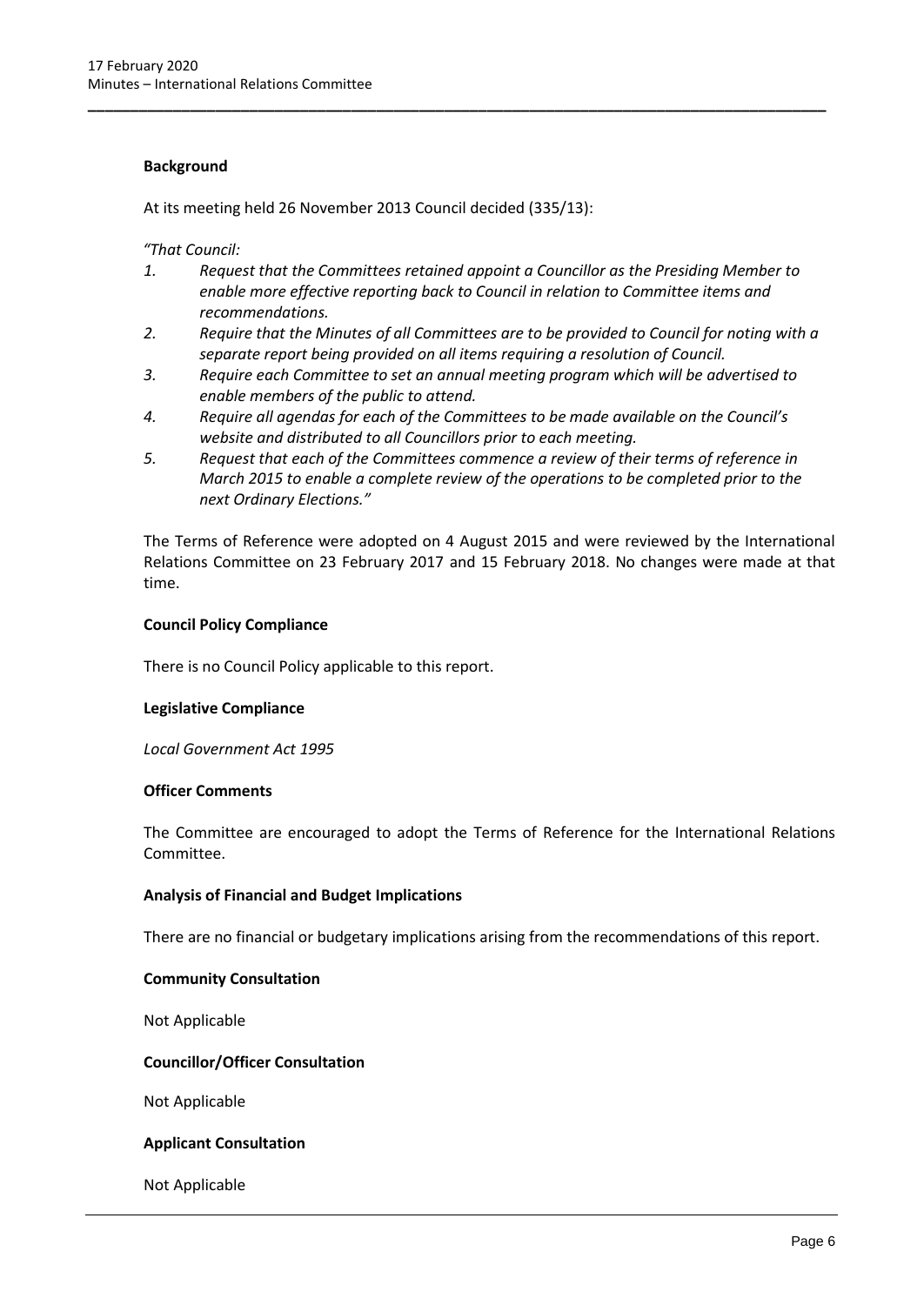## **Timeline: Council Decision Implementation**

Not applicable

## **Outcome of the Meeting held 17 February 2020**

The recommendation (as printed) was moved by Helena Sahm, seconded Brooke Gray.

**\_\_\_\_\_\_\_\_\_\_\_\_\_\_\_\_\_\_\_\_\_\_\_\_\_\_\_\_\_\_\_\_\_\_\_\_\_\_\_\_\_\_\_\_\_\_\_\_\_\_\_\_\_\_\_\_\_\_\_\_\_\_\_\_\_\_\_\_\_\_\_\_\_\_\_\_\_\_\_\_\_\_\_\_\_\_\_**

The Presiding Member put the motion to the vote and it was adopted to become the Committee's decision on the matter.

# **Committee Decision**

That the International Relations Committee adopt the Terms of Reference for the International Relations Committee.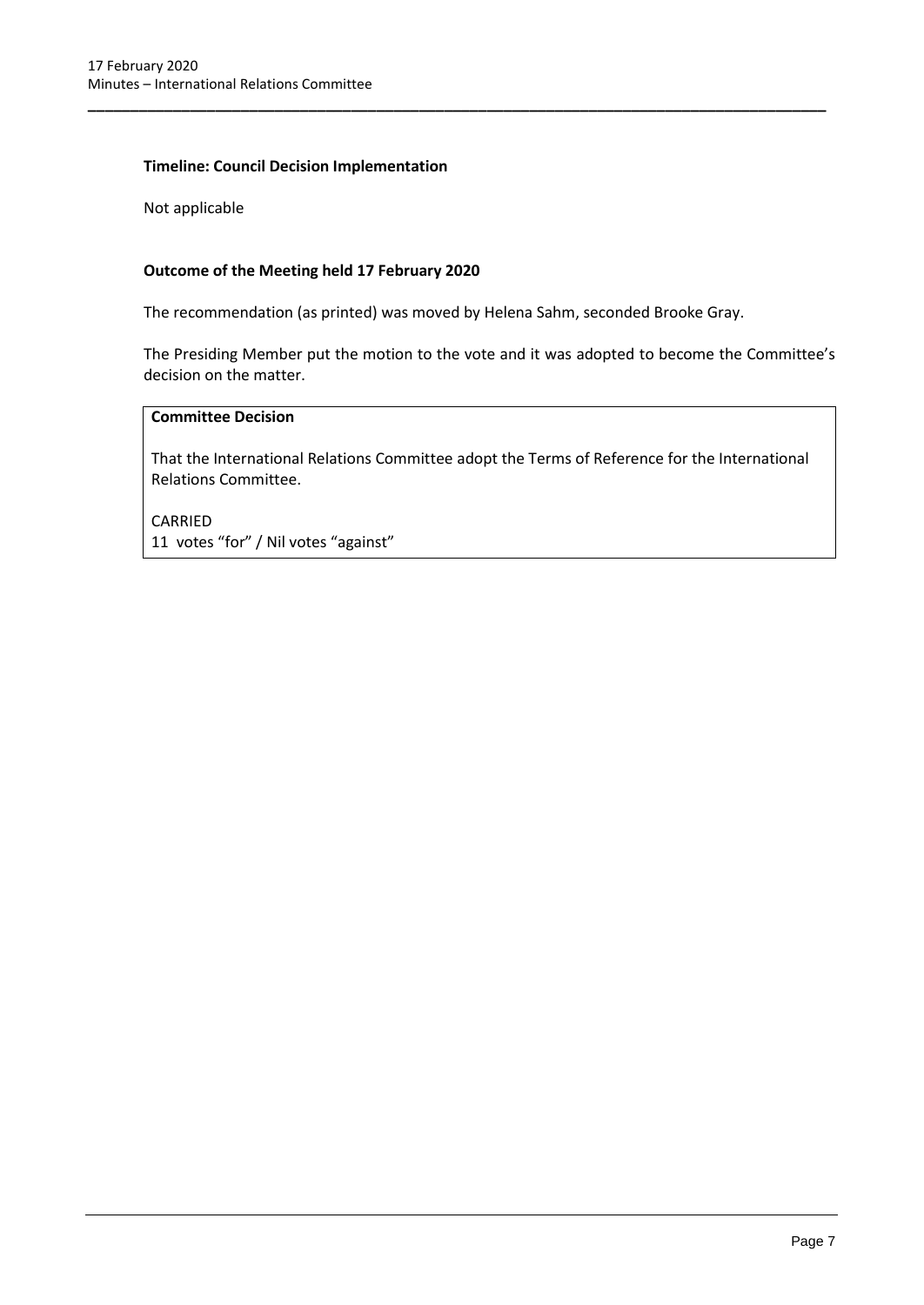# <span id="page-10-0"></span>**10.2. International Relations Committee - Future Meeting Dates 2020**

| <b>File Ref:</b>            | Nil                                                          |             |                             |  |
|-----------------------------|--------------------------------------------------------------|-------------|-----------------------------|--|
| <b>Applicant/Proponent:</b> | <b>Internal Report</b>                                       |             |                             |  |
| <b>Responsible Officer:</b> | Carol McDowall, International Engagement Senior Officer      |             |                             |  |
| <b>Responsible Manager:</b> | Felicity Anderson, Manager Economic Development and Property |             |                             |  |
| <b>Executive:</b>           | Gary Barbour, Director, Sustainable Communities              |             |                             |  |
| <b>Authority/Discretion</b> | Advocacy                                                     |             | Review                      |  |
|                             | Executive/Strategic                                          |             | Quasi-Judicial              |  |
|                             | Legislative                                                  | $\boxtimes$ | <b>Information Purposes</b> |  |
| <b>Attachments:</b>         | Nil                                                          |             |                             |  |

**\_\_\_\_\_\_\_\_\_\_\_\_\_\_\_\_\_\_\_\_\_\_\_\_\_\_\_\_\_\_\_\_\_\_\_\_\_\_\_\_\_\_\_\_\_\_\_\_\_\_\_\_\_\_\_\_\_\_\_\_\_\_\_\_\_\_\_\_\_\_\_\_\_\_\_\_\_\_\_\_\_\_\_\_\_\_\_**

#### **Summary**

The purpose of this report is to inform the International Relations Committee of the 2020 future meeting dates.

#### **Executive Recommendation**

That the International Relations Committee:

- 1. Adopt 2020 calendar meeting dates, listed below:
	- 1. 16 March 2020 Workshop
	- 2. 20 April 2020 Formal
	- 3. 18 May 2020 Workshop
	- 4. 15 June 2020 Formal
	- 5. 20 July 2020 Workshop
	- 6. 17 August 2020 Formal
	- 7. 21 September 2020 Workshop
	- 8. 19 October 2020 Formal
	- 9. 16 November 2020 Workshop
	- 10. 14 December 2020 Formal

2. Note that all International Relations Committee Meetings will commence at 4:00pm.

*Voting Requirement: Simple Majority* 

## **Strategic Relevance**

| Theme 1:       | Our Community and Culture                                               |
|----------------|-------------------------------------------------------------------------|
| Goal:          | A safe, healthy and cohesive community, with a rich cultural life, and  |
|                | supportive social environment                                           |
| Objective 1.3: | A welcoming community, where diverse cultures are valued, and residents |
|                | have a sense of belonging.                                              |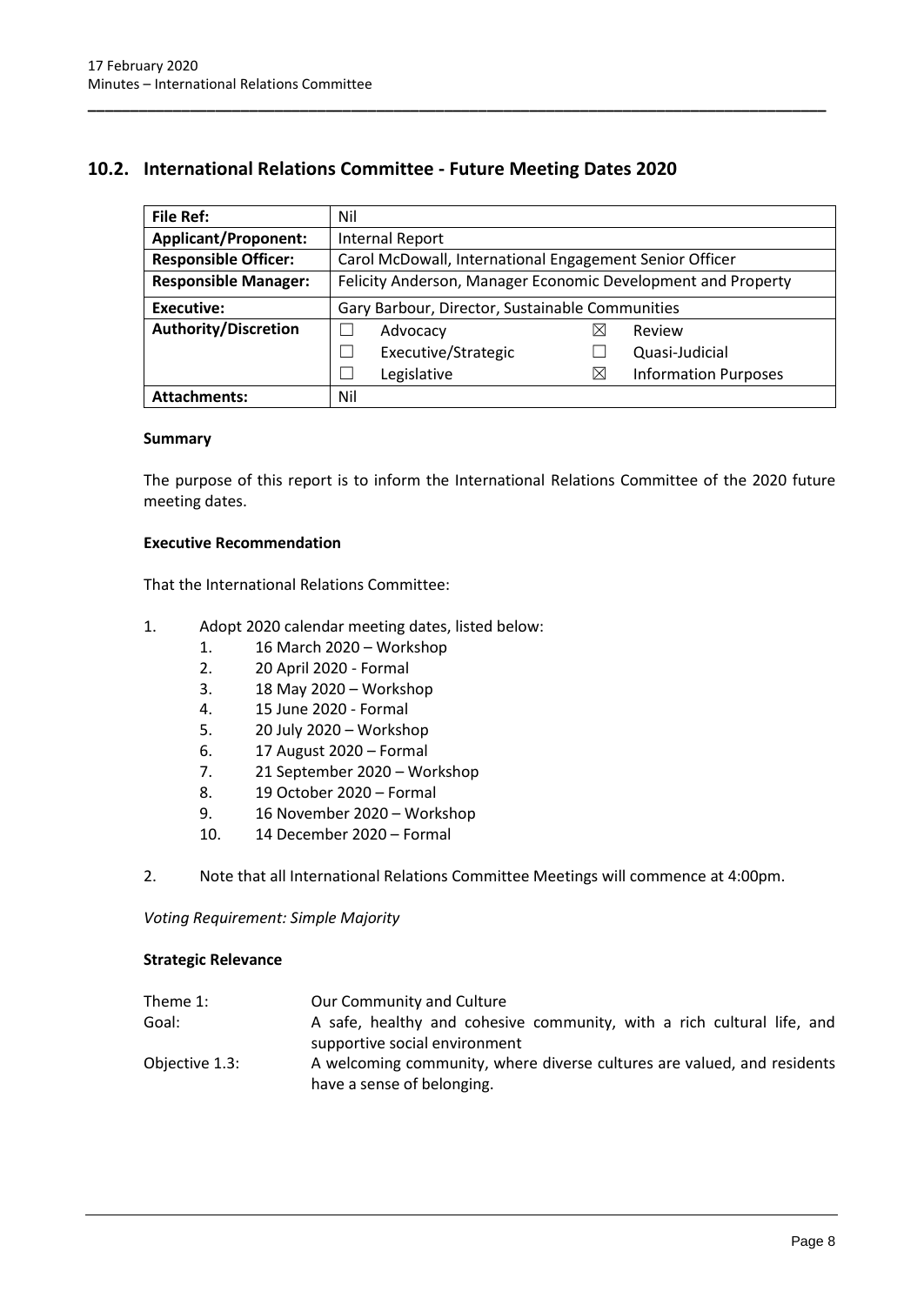| Theme 1:       | Our Community and Culture                                                                                                                              |
|----------------|--------------------------------------------------------------------------------------------------------------------------------------------------------|
| Goal:          | A safe, healthy and cohesive community, with a rich cultural life, and                                                                                 |
|                | supportive social environment                                                                                                                          |
| Objective 1.4: | Arts, culture, heritage and events that enrich our understanding and<br>enjoyment of life, celebrate our identity and bring the community<br>together. |

**\_\_\_\_\_\_\_\_\_\_\_\_\_\_\_\_\_\_\_\_\_\_\_\_\_\_\_\_\_\_\_\_\_\_\_\_\_\_\_\_\_\_\_\_\_\_\_\_\_\_\_\_\_\_\_\_\_\_\_\_\_\_\_\_\_\_\_\_\_\_\_\_\_\_\_\_\_\_\_\_\_\_\_\_\_\_\_**

#### **Regional Impact Statement**

There is no regional impact associated with this report.

## **Background**

At its meeting held 26 November 2013 Council decided (335/13):

Council Decision 335/13

## *"That Council:*

- *1. Request that the Committees retained appoint a Councillor as the Presiding Member to enable more effective reporting back to Council in relation to Committee items and recommendations.*
- *2. Require that the Minutes of all Committees are to be provided to Council for noting with a separate report being provided on all items requiring a resolution of Council.*
- *3. Require each Committee to set an annual meeting program which will be advertised to enable members of the public to attend.*
- *4. Require all agendas for each of the Committees to be made available on the Council's website and distributed to all Councillors prior to each meeting.*
- *5. Request that each of the Committees commence a review of their terms of reference in March 2015 to enable a complete review of the operations to be completed prior to the next Ordinary Elections."*

## **Council Policy Compliance**

There is no Council Policy applicable to this report.

#### **Legislative Compliance**

Local Government Act 1995

#### **Officer Comments**

It is suggested that this committee meet every two months for formal meetings and on alternate months for workshops.

#### **Analysis of Financial and Budget Implications**

There are no financial or budgetary implications arising from the recommendations of this report.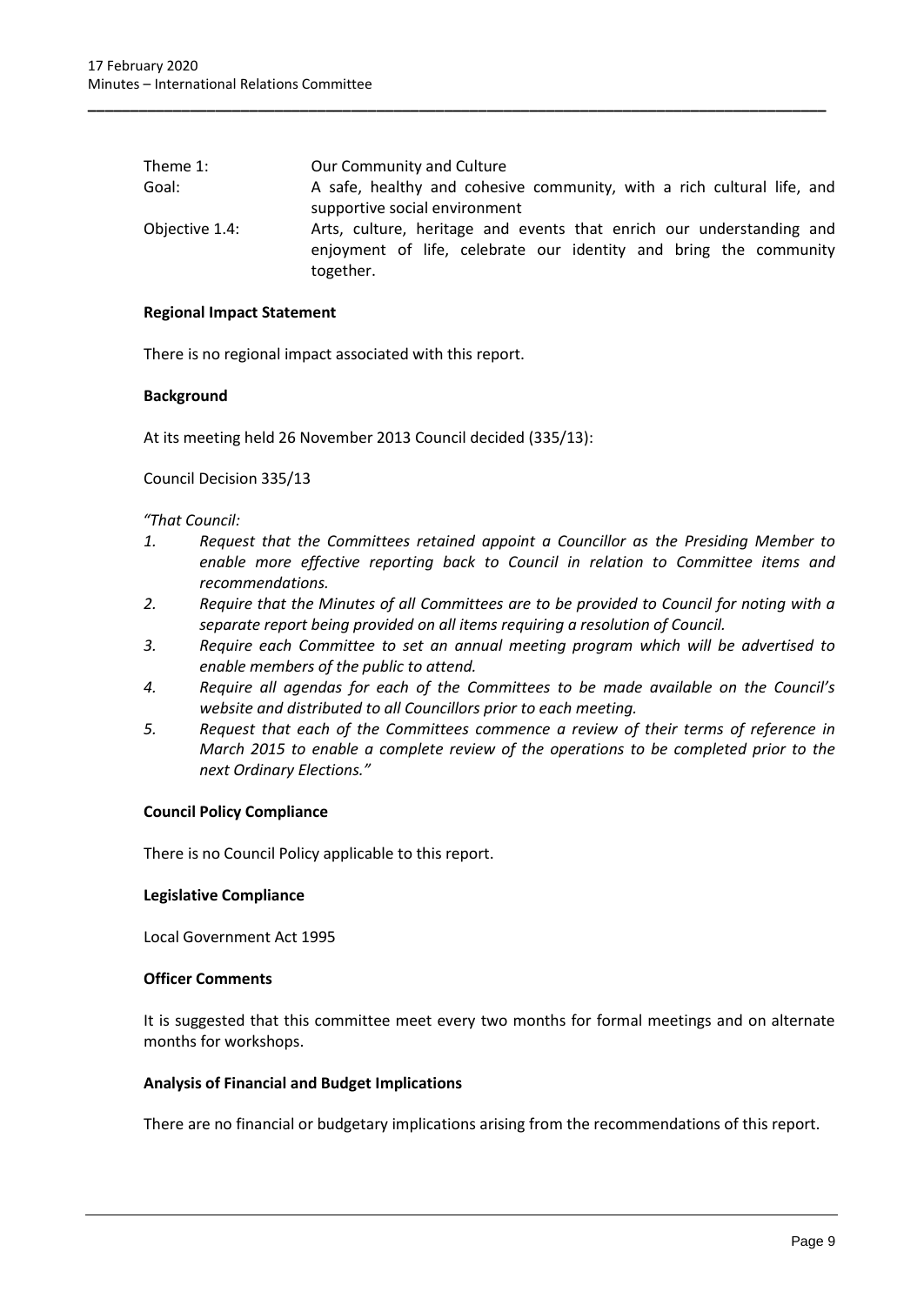### **Community Consultation**

Nil

## **Councillor/Officer Consultation**

All members of the International Relations Committee have been surveyed for appropriate meeting times and preferred days.

**\_\_\_\_\_\_\_\_\_\_\_\_\_\_\_\_\_\_\_\_\_\_\_\_\_\_\_\_\_\_\_\_\_\_\_\_\_\_\_\_\_\_\_\_\_\_\_\_\_\_\_\_\_\_\_\_\_\_\_\_\_\_\_\_\_\_\_\_\_\_\_\_\_\_\_\_\_\_\_\_\_\_\_\_\_\_\_**

#### **Applicant Consultation**

Not applicable

#### **Timeline: Council Decision Implementation**

Not applicable

## **Outcome of the Meeting held 17 February 2020**

The recommendation (as printed) was moved by Felicity Farnell, seconded Shamara Williams.

The Presiding Member put the motion to the vote and it was adopted to become the Committee's decision on the matter.

## **Committee Decision**

That the International Relations Committee adopt the 2020 future meeting dates.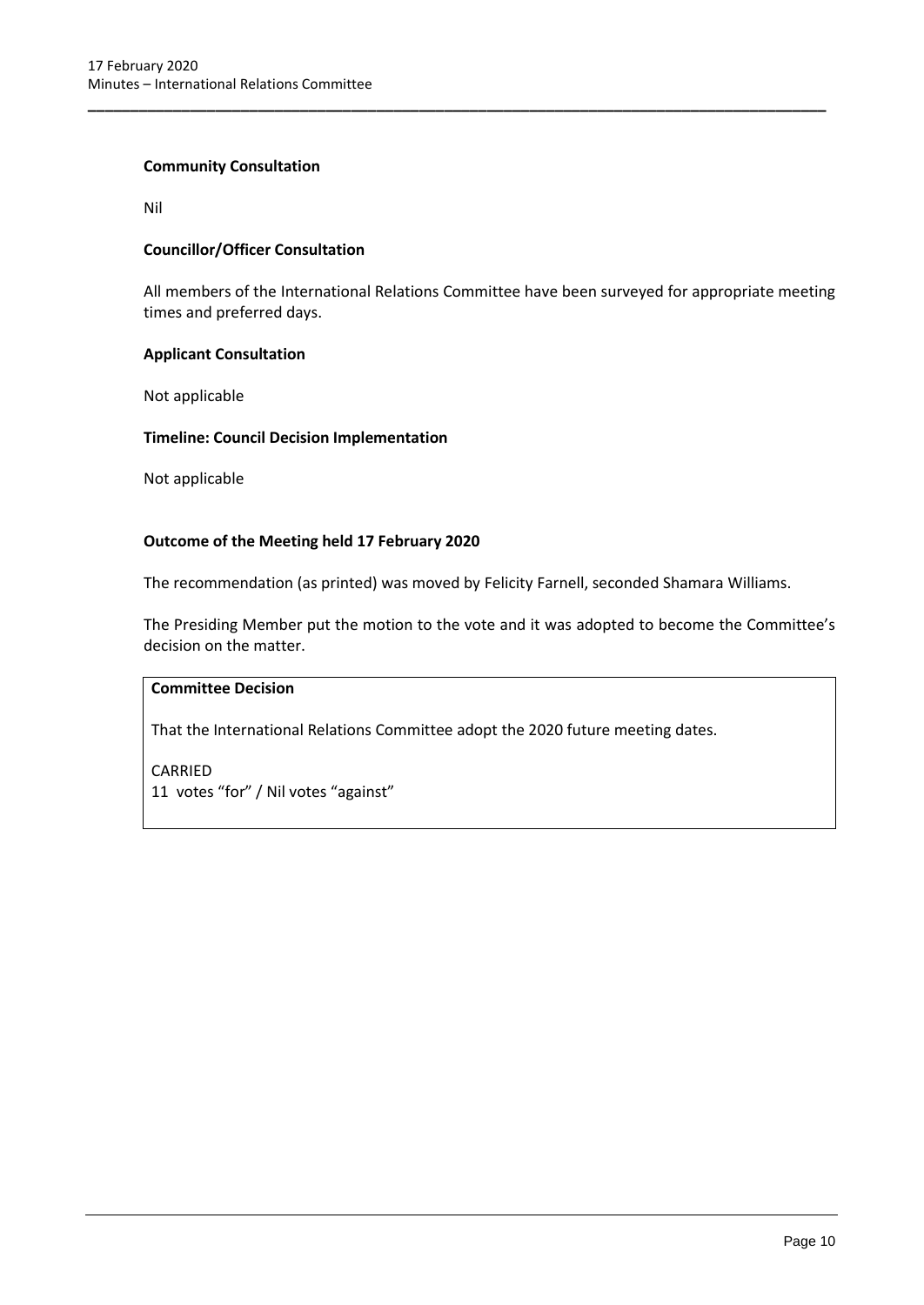# <span id="page-13-0"></span>**10.3. Support for Jiaxing**

| <b>Applicant/Proponent:</b> | <b>Internal Report</b>                                    |                     |   |                             |
|-----------------------------|-----------------------------------------------------------|---------------------|---|-----------------------------|
| <b>Responsible Officer:</b> | Carol McDowall, International Engagement Senior Officer   |                     |   |                             |
| <b>Responsible Manager:</b> | Felicity Anderson, Manager Economic Development and Lands |                     |   |                             |
| Executive:                  | Gary Barbour, Director Sustainable Communities            |                     |   |                             |
| <b>Authority/Discretion</b> |                                                           | Advocacy            | ⋈ | Review                      |
|                             |                                                           | Executive/Strategic |   | Quasi-Judicial              |
|                             |                                                           | Legislative         | X | <b>Information Purposes</b> |
| <b>Attachments:</b>         | Nil                                                       |                     |   |                             |

**\_\_\_\_\_\_\_\_\_\_\_\_\_\_\_\_\_\_\_\_\_\_\_\_\_\_\_\_\_\_\_\_\_\_\_\_\_\_\_\_\_\_\_\_\_\_\_\_\_\_\_\_\_\_\_\_\_\_\_\_\_\_\_\_\_\_\_\_\_\_\_\_\_\_\_\_\_\_\_\_\_\_\_\_\_\_\_**

#### **Summary**

China is currently experiencing an outbreak of a new virus called the Novel Coronavirus. As many countries take steps to ensure that the virus does not spread, China feels increasingly isolated. A show of support would be greatly appreciated at this time of difficulty.

#### **Executive Recommendation**

That the International Relations Committee record and send a video of support for the Jiaxing community.

*Voting Requirement: Simple Majority* 

## **Strategic Relevance**

| Theme $1$ :<br>Goal: | Our Community and Culture<br>A safe, healthy and cohesive community, with a rich cultural life, and<br>supportive social environment                   |
|----------------------|--------------------------------------------------------------------------------------------------------------------------------------------------------|
| Objective 1.3:       | A welcoming community, where diverse cultures are valued, and residents<br>have a sense of belonging.                                                  |
| Theme $1$ :<br>Goal: | Our Community and Culture<br>A safe, healthy and cohesive community, with a rich cultural life, and                                                    |
|                      | supportive social environment                                                                                                                          |
| Objective 1.4:       | Arts, culture, heritage and events that enrich our understanding and<br>enjoyment of life, celebrate our identity and bring the community<br>together. |

## **Regional Impact Statement**

There is no regional impact associated with this report.

## **Background**

Twinkle Lee, International Relations Officer for Jiaxing Municipal Government sent an SOS email to the City of Bunbury requesting our assistance and show of support. Yan Lyu, Bunbury Jiaxing Business Office, recommended that the Mayor sent a video of support. This video was very well received by Jiaxing and the Western Australian Chinese community. It is now suggested that the International Relations Committee record and send a similar video.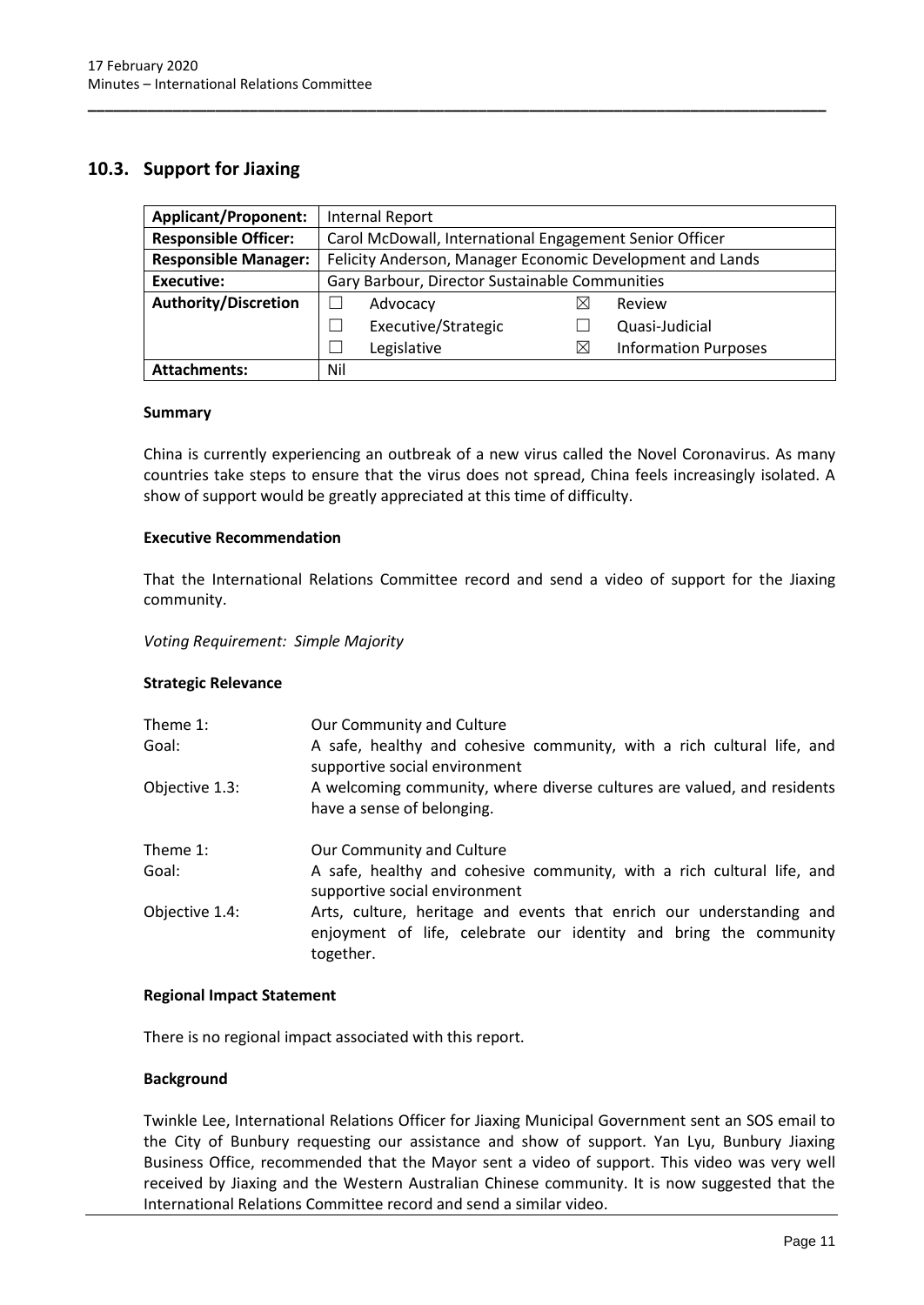## **Council Policy Compliance**

There is no Council Policy applicable to this report.

#### **Legislative Compliance**

*Local Government Act 1995*

### **Officer Comments**

The video of support send by Mayor Gary Brennan was warmly received by Jiaxing and has further cemented our relationship with Jiaxing as Friendship Cities. Even though we are not able to send concrete support, the Jiaxing community knows that Bunbury supports them.

**\_\_\_\_\_\_\_\_\_\_\_\_\_\_\_\_\_\_\_\_\_\_\_\_\_\_\_\_\_\_\_\_\_\_\_\_\_\_\_\_\_\_\_\_\_\_\_\_\_\_\_\_\_\_\_\_\_\_\_\_\_\_\_\_\_\_\_\_\_\_\_\_\_\_\_\_\_\_\_\_\_\_\_\_\_\_\_**

#### **Analysis of Financial and Budget Implications**

There are no financial or budgetary implications arising from the recommendations of this report.

#### **Community Consultation**

Not Applicable

#### **Councillor/Officer Consultation**

Not Applicable

#### **Applicant Consultation**

Not Applicable

## **Timeline: Council Decision Implementation**

Not applicable

## **Outcome of the Meeting held 17 February 2020**

The recommendation (as printed) was moved by Paul Springate, seconded John Taylor.

The Presiding Member put the motion to the vote and it was adopted to become the Committee's decision on the matter.

## **Committee Decision**

That the International Relations Committee record and send a video of support for the Jiaxing community.